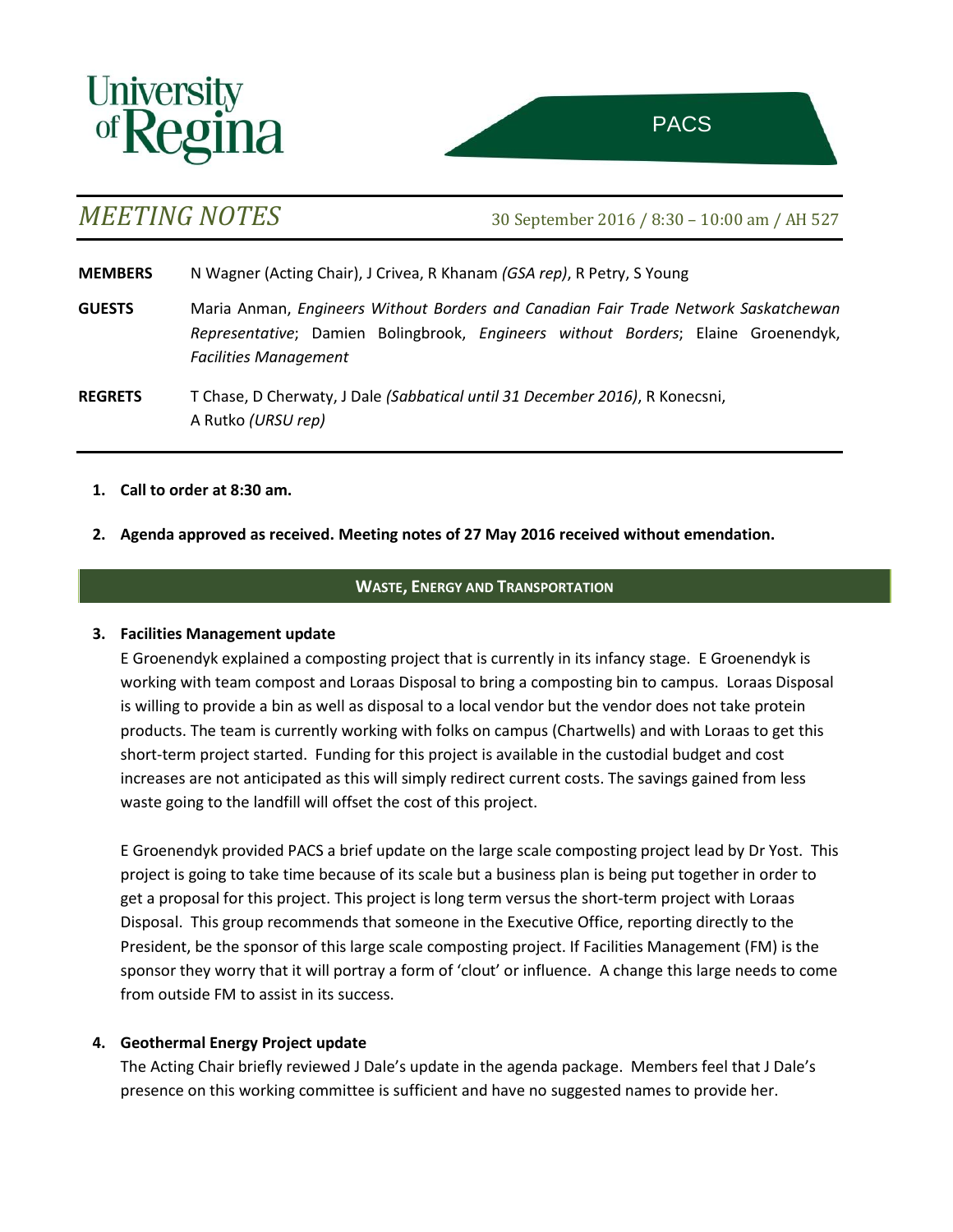## **LEADERSHIP, COMMUNICATION AND ENGAGEMENT**

## **5. Fair trade campus certification initiative**

Maria Aman, Engineers Without Borders and Canadian Fair Trade Network Saskatchewan Representative and Damien Bolingbroke, Engineers Without Borders joined PACS to ask for their support in making the U of R a Fair Trade Campus. Maria and Damien discussed, in detail the presentation in the agenda package.

The steps to making the University a Fair Trade Campus are:

- 1) Create a steering committee made up of volunteers and university administrators
	- o Membership requires key stakeholders including at least one top level university VP or their designate; A purchasing retail manager from the university and from the students union (the Owl's Kitchen Manager has already volunteered as the Student Union representative); A faculty member; and A student representative.
	- $\circ$  This committee must meet at least twice a year submitting an annual report on the progress, goals and continued commitment.
- 2) Fair Trade Certified product availability
	- $\circ$  All coffee served on campus must be Fair Trade; Three types of tea wherever tea is served must be Fair Trade; and One type of a Fair Trade chocolate bar wherever chocolate bars are sold.
	- $\circ$  In addition, all coffee and tea served at meetings, events, and offices run by campus administration or students unions must be Fair Trade certified. (Excluding Franchises, and businesses that rent space on campus, but operate independently or university clubs)
- 3) Visibly promote
	- o Prominent signage and ancillary information available at locations selling fair trade products.
	- o A page on the university website explaining the Fair Trade Campus designation.
	- $\circ$  Campus administration must participate annually in a public celebration of its Fair Trade Campus status.

The certification process requires annual renewal and if we do not submit our renewal application we are removed as a qualified Fair Trade campus. There is no cost affiliated with becoming a Fair Trade campus just volunteers and their time.

Fair Trade products are products produced in an ethical manner where people are treated fair. They are processed in the same manner, taste the same and the cost of Fair Trade products is comparable (though some are more expensive). Fair Trade items are not required to be organic but many are.

There are a number of partners on campus that help promote Fair Trade: Engineers without Boarders by taking on the Fair Trade venture; Luther College by holding a Fair Trade fair every year; Campion College by providing Fair Trade coffee every Friday to faculty, staff and students; the U of R Bookstore by offering Fair Trade items and displaying them as such; the Students Union by displaying Fair Trade magazine and offering to use only Fair Trade coffee and tea for their offices; and many others who aim to introduce Fair Trade into their practices.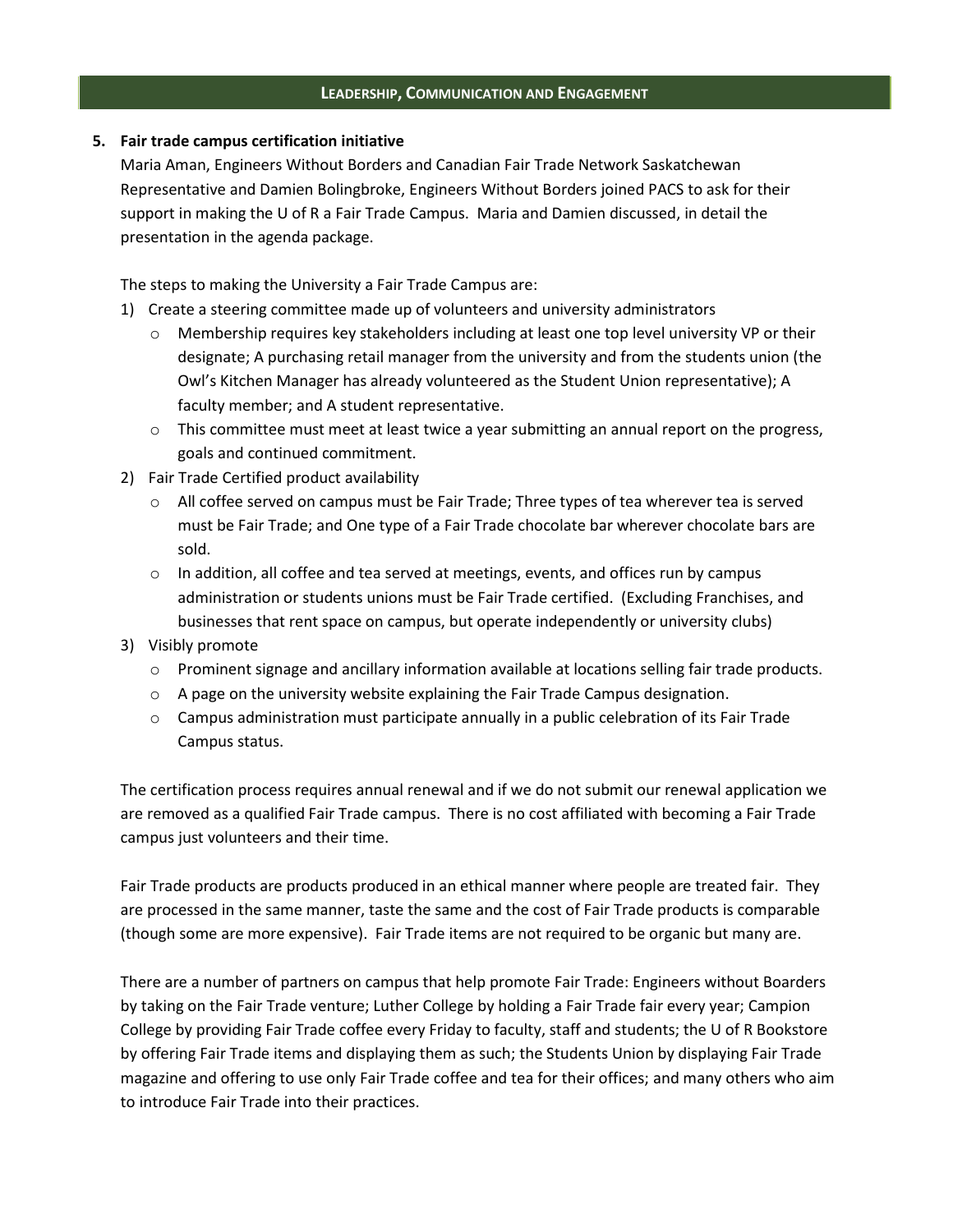There are currently 19 Fair Trade campuses across the country, two of which were certified in the past week. If the U of R was to be certified as a Fair Trade campus we could lead the Province in this worth while initiative.

M Aman and D Bolingbroke are scheduled to present this initiative to B Welsh, Student Affairs and Rohan Gomes, Chartwells on 11 October. PACS members asked that we be apprised of the outcome of that meeting and invite B Welsh to the next PACS meeting to further discuss this initiative.

PACS members asked if composting and waste were a part of this initiative. M Aman adviced that they are not a requirement for certification but could certainly be incorporated in the future and discussed at the Steering Committee level.

Those in attendance generally supported the University becoming a Fair Trade campus. R Petry recommends that this be further discussed at the next PACS meeting where this initiative can be given full support as more members will be in attendance. This will allow for more discussion around the VP or designate representative who would sit on the required steering committee.

# **6. Sustainability updates and leadership discussion**

Due to current and major projects, FM no longer has the capacity to provide and maintain the position of Sustainability Coordinator and consequently a sustainability student intern. With that in mind, the following questions were asked: Where should the Sustainability Coordinator and Student Intern be housed? Is there a job description that fully defines the requirement of this position? What level/grade of pay would this position be?

Members no longer believe this is a half-time position done off the side of ones desk. Sustainability is a pillar in the University's Strategic Plan and members wondered if this position should not mirror that of the Executive Lead Indigenization. There are grounds to believe that a Sustainability Office could provide the University the same type of functions that the Indigenization Office does.

Finding and housing a Sustainability Coordinator is a discussion that needs to take place when more PACS members are available. In the short-term, committee members agreed that there is a need to hire a student who can assist with the more basic, yet incredibly important functions the Sustainability Coordinator managed. Critical sustainability items are being missed and members feel that a student can assist with ensuring PACS is not missing anything. N Wagner advises that there are funds set aside for the Sustainability Coordinator and Intern and that finding the budget to hire a student will not be a problem as those funds can be utilized. Even though we can find the budget to hire a student the following questions remain: Who is going to supervise the student, run the hiring competition, create a job description, interview the student and more importantly where will we find the physical space to house the student?

This conversation will continue at the next meeting when more PACS members are in attendance.

# **7. October 2016: Campus Sustainability Month**

The ad-hoc committee on communications is working with the President's office to finalize the President's message to campus that October is Campus Sustainability Month and its theme is Waste.